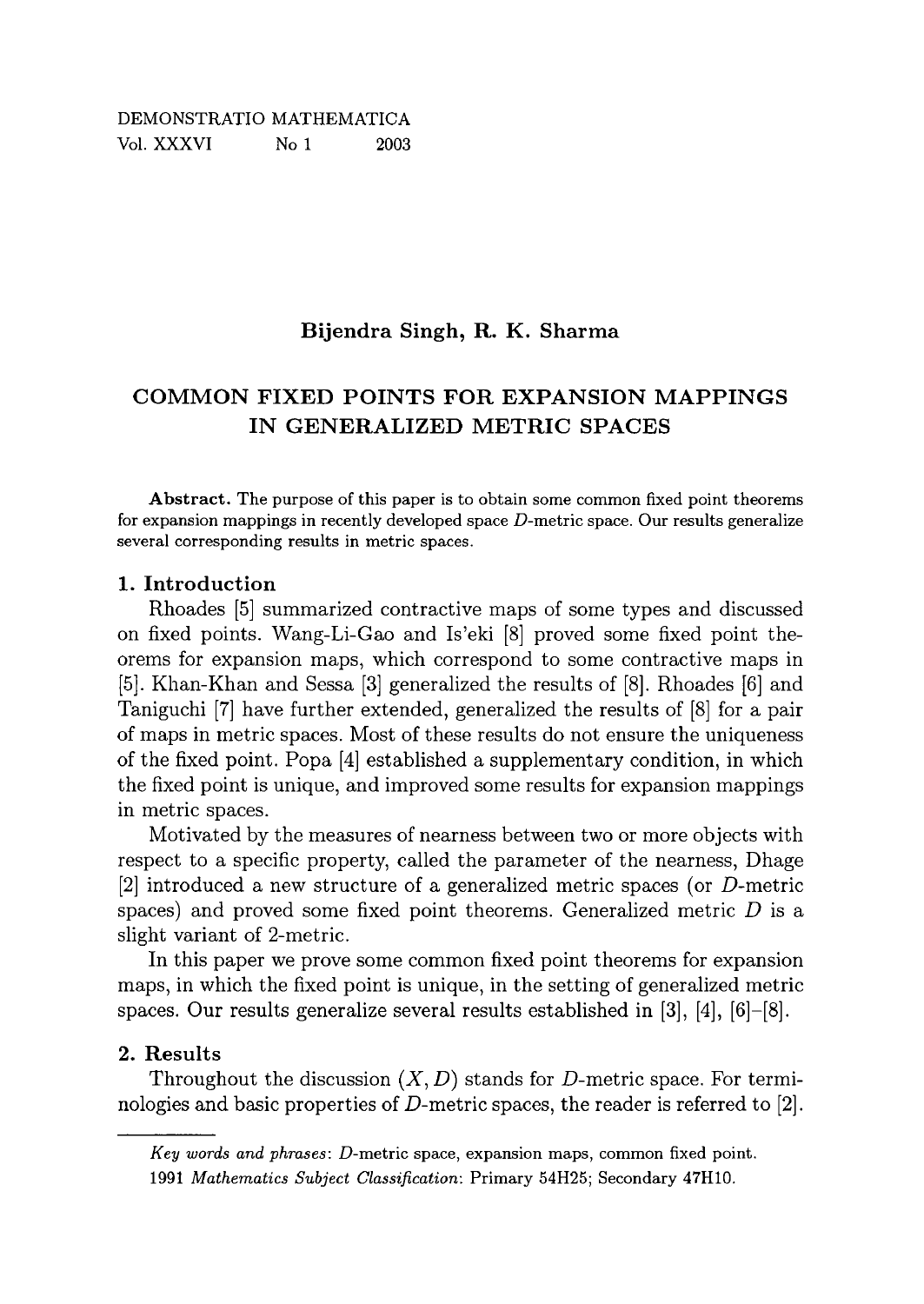Let  $R^+$  be the set of all non-negative real numbers, following Khan-Khan and Sessa [3], let  $\Phi$  be the collection of all functions  $\phi : (R^+)^3 \to R^+$ satisfying:

(a)  $\phi$  is lower semi continuous in each co-ordinate variable.

(b) Let  $u \ge \phi(u, v, v)$  or  $u \ge \phi(v, u, v)$ . Then  $u \ge kv$ , for  $u, v \in R^+$ , where  $\phi(1,1,1) = k > 1$ .

 $(c) \varphi(u, u, u) > u$ , for  $u \in R^+ - \{0\}$ .

**THEOREM 2.1.** *Let S andT be surjective, self mappings of a complete and bounded D-metric space X satisfying:* 

(2.1.1) 
$$
D(Sx,Ty,z) \geq \phi\{D(x,Sx,z), D(y,Ty,z), D(x,y,z)\},
$$
  
for all x, y, z in X, where  $\phi \in \Phi$ .

*Then S and T have a unique common fixed point in X .* 

Proof. Let xo be an arbitrary point in *X.* Since *S* and *T* are surjective, we choose  $x_1$  in X such that  $Sx_1 = x_0$  and for this  $x_1$  there exists  $x_2$  in *X* such that  $Tx_2 = x_1$ . Inductively, we can construct a sequence  $\{x_n\}$  in X such that

$$
(2.1.2) \t Sx_{2n+1} = x_{2n} \t and \t Tx_{2n+2} = x_{2n+1}; \t n = 0, 1, 2, 3, ...
$$

Using (2.1.1) for any  $m \geq 2$ , we have

$$
D(x_0, x_1, x_m) = D(Sx_1, Tx_2, x_m)
$$
  
\n
$$
\geq \phi\{D(x_1, Sx_1, x_m), D(x_2, Tx_2, x_m), D(x_1, x_2, x_m)\}
$$
  
\n
$$
= kD(x_1, x_2, x_m)
$$
 [by (b)].

Similarly for any  $m \geq 3$ , we have

$$
D(x_1, x_2, x_m) = D(Sx_3, Tx_2, x_m)
$$
  
\n
$$
\geq \phi\{D(x_3, Sx_3, x_m), D(x_2, Tx_2, x_m), D(x_3, x_2, x_m)\}
$$
  
\n
$$
= kD(x_2, x_3, x_m).
$$

Therefore

$$
D(x_2, x_3, x_m) \le (1/k)D(x_1, x_2, x_m) \le (1/k)^2 D(x_0, x_1, x_m).
$$

Inductively for any  $m \geq n+1$ , we have

$$
D(x_n, x_{n+1}, x_m) \le (1/k)^n D(x_0, x_1, x_m) \le (1/k)^n M.
$$

(Since X is bounded, there exists  $M > 0$  such that  $D(x, y, z) \leq M \,\forall x, y$ ,  $z \in X$ ).

Now for  $p, t \in N$ , we have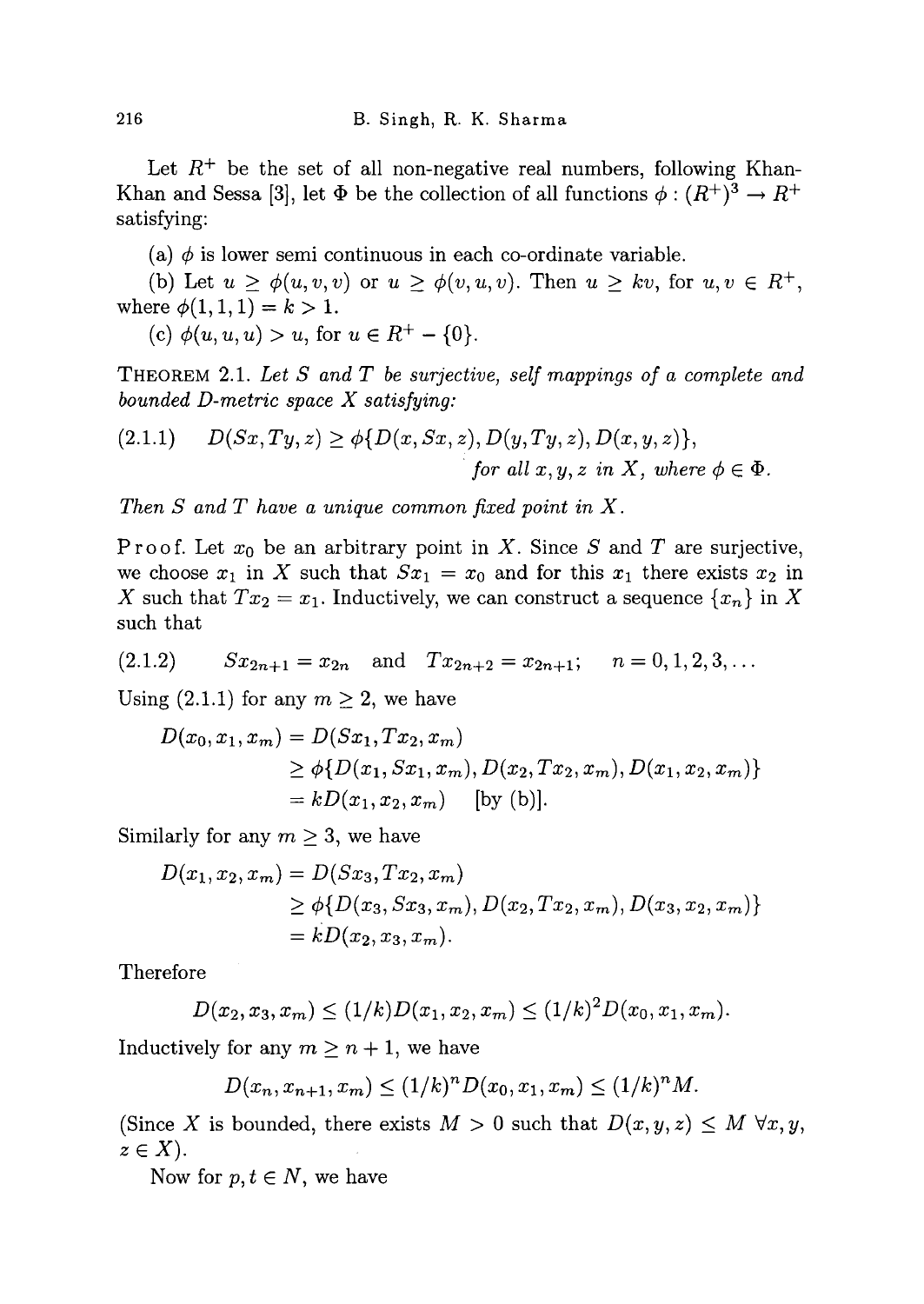$$
D(x_n, x_{n+p}, x_{n+p+t})
$$
  
\n
$$
\leq D(x_n, x_{n+1}, x_{n+p+t}) + D(x_n, x_{n+p}, x_{n+1}) + D(x_{n+1}, x_{n+p}, x_{n+p+t})
$$
  
\n
$$
\leq 2(1/k)^n M + D(x_{n+1}, x_{n+p}, x_{n+p+t})
$$
  
\n
$$
\leq 2[(1/k)^n + (1/k)^{n+1}]M + D(x_{n+2}, x_{n+p}, x_{n+p+t}) \leq \dots
$$
  
\n
$$
\leq 2 \sum_{i=n}^{n+p+t} (1/k)^i M < \{(1/k)^n / (1-1/k)\} 2M \to 0, \text{ as } n \to \infty.
$$

This shows that  $\{x_n\}$  is a Cauchy sequence in X. By completeness of *X*,  $\{x_n\}$  and also its subsequences  $\{x_{2n}\}$  and  $\{x_{2n+1}\}$  converge to some z in  $X$ .

Since *S* and *T* are surjective, there exists *u* and *v* in *X* such that *z = Su*  and  $z = Tv$ . Using  $(2.1.1)$ , we have

$$
D(x_{2n}, z, z) = D(Sx_{2n+1}, Tv, z)
$$
  
\n
$$
\geq \phi\{D(x_{2n+1}, Sx_{2n+1}, z), D(v, Tv, z), D(x_{2n+1}, v, z)\}.
$$

Letting  $n \to \infty$  and using (b), we get  $0 \geq kD(z, v, z)$ , yields  $z = v$ . Similarly  $z = u$ . Hence z is the common fixed point of S and T in X.

Now for uniqueness of *z,* let *z'* be another common fixed point of *S* and *T* then from (2.1.1) and (c), we have  $D(z, z, z') > D(z, z, z')$ , yields  $z = z'$ . This completes the proof.

The following corollary of Theorem 2.1 of this paper, extends Theorem 1 of Taniguchi  $[7]$  to D-metric space.

**COROLLARY 2.2.** *Let S andT be surjective, self mappings of a complete and bounded D-metric space X satisfying:* 

$$
(2.2.1) \qquad D(Sx,Ty,z) \ge aD(x,Sx,z) + bD(y,Ty,z) + cD(x,y,z),
$$
  
for all x, y, z in X,

*where a, b, c are non-negative numbers with*  $a + b + c > 1$  *and*  $a < 1$ *,*  $b < 1$ *. Then S and T have a unique common fixed point in X.* 

Proof. If we set  $k = a+b+c$  and  $\phi(r, s, t) = ar+bs+ct$  for all  $r, s, t \in R^+$ . If  $u \ge \phi(u, v, v) = au + bv + cv$  then  $u \ge \{(b+c)/(1-a)\}v = (a+b+c)v = kv$ , similarly if  $u \ge \phi(v, u, v)$  then  $u \ge kv$  for some  $u, v \in R^+$ . Also  $\phi(u, u, u) =$  $(a + b + c)u > u$ . Therefore  $\phi \in \Phi$ . Hence from Theorem 2.1, the proof of the corollary is complete.

Now suppose that  $\Phi'$  be the family of all functions  $\phi' : (R^+)^3 \to R^+$ satisfying (a), (c) and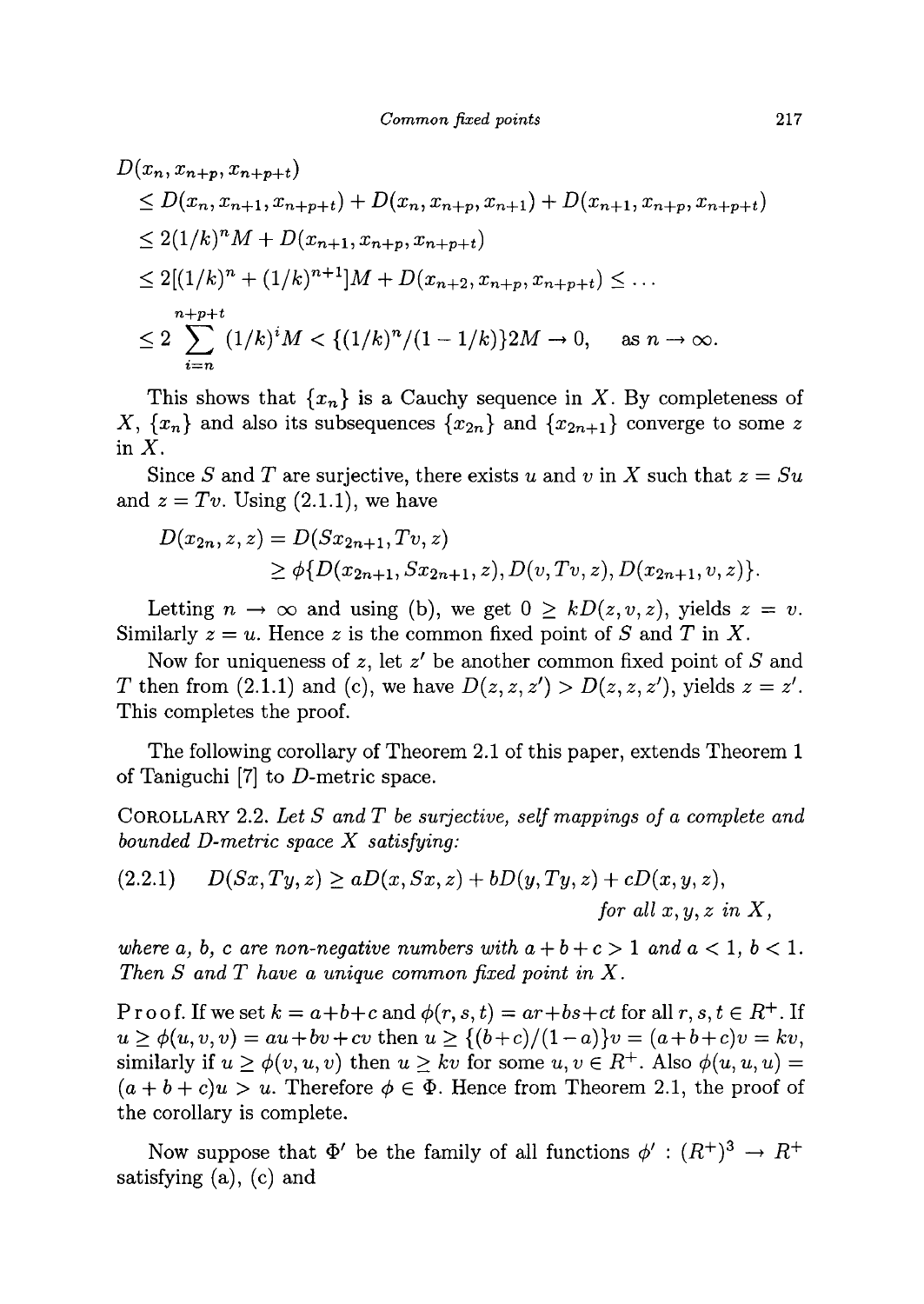(d) Let  $u \ge \phi'(u, v, v)$  or  $u \ge \phi'(v, u, v)$  then  $u \ge kv$ , for  $u, v \in R^+ - \{0\}$ , where  $\phi'(1,1,1) = k > 1$ . Here we observe that  $\Phi \subset \Phi'$  and if  $\phi' : (R^+)^3 \to$  $R^+$  is defined as  $\phi'(r,s,t) = k \min\{r,s,t\}$  for all  $r,s,t \in R^+, k > 1$ . If  $u \geq \phi'(u,v,v) = k \min\{u,v,v\}$  then  $u \geq kv$ , similarly  $u \geq \phi'(v,u,v)$  then  $u \geq kv$  for some  $u, v \in R^+ - \{0\}$ . Also  $\phi(u, u, u) = k \min\{u, u, u\} = ku > u$ . Thus  $\phi' \in \Phi'$  but  $\phi' \notin \Phi$ . Hence  $\Phi'$  is strictly larger than  $\Phi$ .

**THEOREM 2.3.** *Let S and T be continuous, surjective, self mappings of a complete and bounded D-metric space X satisfying:* 

$$
(2.3.1) \qquad D(Sx,Ty,z) \geq \phi'\{D(x,Sx,z), D(y,Ty,z), D(x,y,z)\},
$$
  
for all  $x, y, z \in X$ ,

where  $\phi' \in \Phi'$ . Then S and T have a unique common fixed point in X.

Proof. Let  $\{x_n\}$  be a sequence in X defind by (2.1.2). As in the proof of Theorem 2.1,  $\{x_n\}$  is a Cauchy sequence in X and

$$
\lim_{n \to \infty} x_n = \lim_{n \to \infty} x_{2n} = \lim_{n \to \infty} x_{2n+1} = z
$$

for some z in X. Now by continuity of S and T, we have  $Sx_{2n+1} = x_{2n} \rightarrow$  $S_z = z$  and  $Tx_{2n+1} = x_{2n+1} = Tz = z$ , as  $n \to \infty$ . Hence as in the proof of Theorem 2.1, z is the unique common fixed point of *S* and *T.* This completes the proof.

The following corollary of Theorem 2.3 of this paper, extends Theorem 2 of Taniguchi [7] to D-metric space.

**COROLLARY 2.4.** *Let S and T be continuous, surjective, self mappings of a complete and bounded D-metric space X satisfying:* 

(2.4.1) 
$$
D(Sx,Ty,z) \geq k \min\{D(x,Sx,z), D(y,Ty,z), D(x,y,z)\},
$$
  
for all x, y, z in X,

where  $k > 1$ . Then S and T have a unique common fixed point in X.

Proof. If we set  $\phi'(r,s,t) = k \min\{r, s, t\}$ , for all  $r, s, t \in R^+$ ,  $k > 1$ . If  $u \geq \phi'(u, v, v) = k \min\{u, v, v\}$  then  $u \geq kv$ , similarly if  $u \geq \phi'(v, u, v)$  then  $u \geq kv$  for some  $u, v \in R^+ - \{0\}$ . Also  $\phi'(u, u, u) = k \min\{u, u, u\} = ku > u$ . Therefore  $\phi \in \Phi'$ . Hence from Theorem 2.3, the proof of the corollary is complete.

Following Boyd and Wong [1], let  $\Psi$  be the collection of all functions  $\psi: R^+ \to R^+$  such that

- (e)  $\psi$  is upper semi continuous.
- (f)  $\psi$  is non decreasing.
- (g)  $\psi(t) < t$  for all  $t > 0$ .
- $(h)$   $\sum_{n=1}^{\infty} \psi^n(t) < \infty$  for each  $t > 0$ .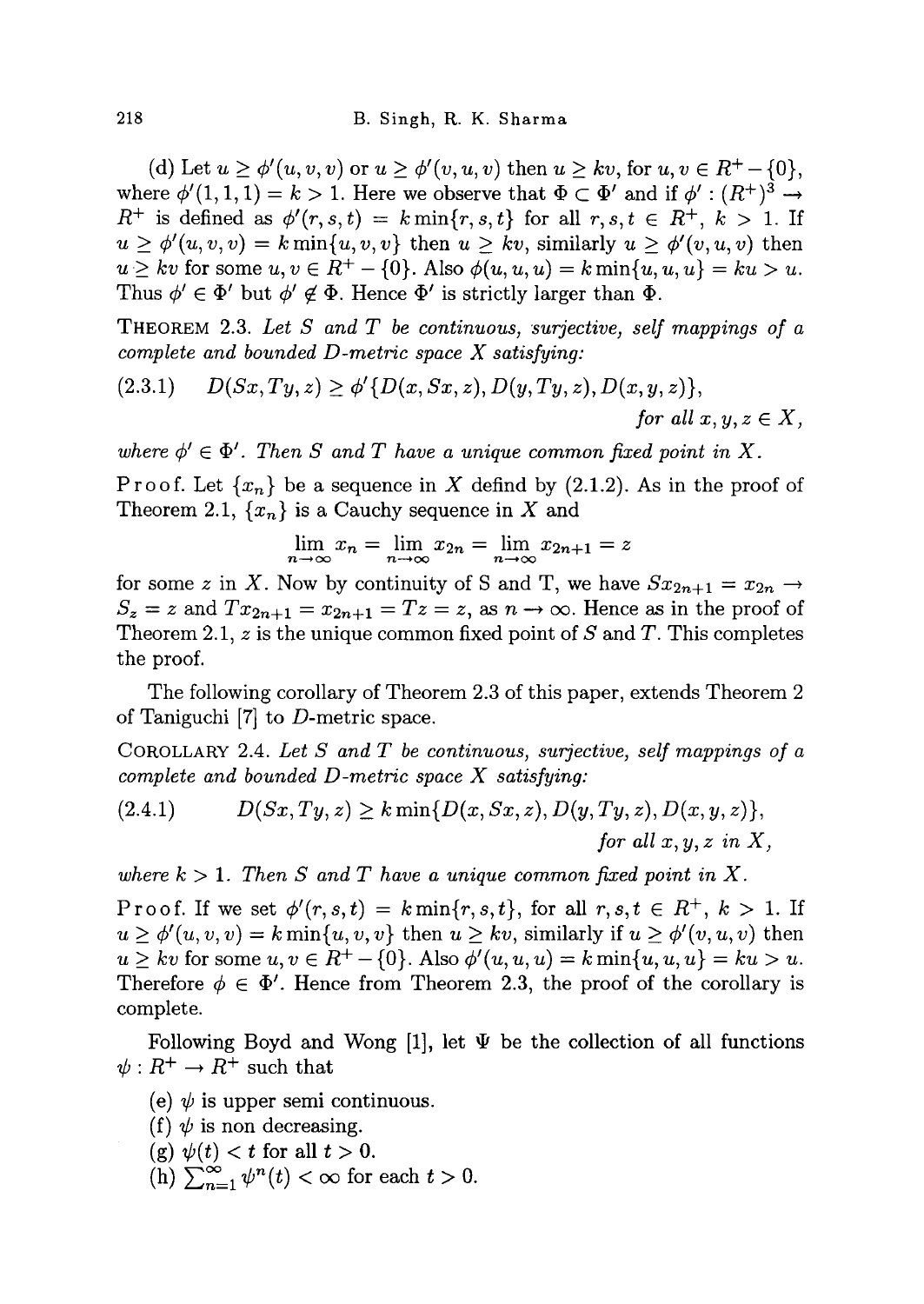**THEOREM 2.5.** *Let S and T be continuous, surjective, self mappings of a complete and bounded D-metric space X satisfying:* 

$$
(2.5.1) \qquad \psi(D(Sx,Ty,z)) \ge \min\{D(x,Sx,z),D(y,Ty,z),D(x,y,z)\},
$$
  
for all x, y, z in X,

where  $\psi \in \Psi$ . Then S and T have a unique common fixed point in X.

Proof. Let  $\{x_n\}$  be a sequence in X defined by (2.1.2). Using (2.5.1) for any  $m \geq 2$ , we have

$$
\psi(D(x_0, x_1, x_m)) = \psi(D(Sx_1, Tx_2, x_m))
$$
  
\n
$$
\geq \min\{D(x_1, Sx_1, x_m), D(x_2, Tx_2, x_m), D(x_1, x_2, x_m)\}
$$
  
\n
$$
= D(x_1, x_2, x_m).
$$

Similarly for any  $m \geq 3$ , we have

$$
\psi(D(x_1,x_2,x_m))\geq D(x_2,x_3,x_m).
$$

Therefore  $D(x_2, x_3, x_m) \leq \psi(D(x_1, x_2, x_m)) \leq \psi^2(D(x_0, x_1, x_m))$ . Inductively for any  $m \geq n+1$ , we have  $D(x_n, x_{n+1}, x_m) \leq \psi^n(D(x_0, x_1, x_m))$  $\leq \psi^{n}(M)$ . (Since X is bounded).

Now for  $p, t \in N$ , we have

$$
D(x_n, x_{n+p}, x_{n+p+t})
$$
  
\n
$$
\leq D(x_n, x_{n+1}, x_{n+p+t}) + D(x_n, x_{n+p}, x_{n+1}) + D(x_{n+1}, x_{n+p}, x_{n+p+t})
$$
  
\n
$$
\leq 2\psi^n(M) + D(x_{n+1}, x_{n+2}, x_{n+p+t}) + D(x_{n+1}, x_{n+p}, x_{n+2})
$$
  
\n
$$
+ D(x_{n+2}, x_{n+p}, x_{n+2})
$$
  
\n
$$
\leq 2[\psi^n(M) + \psi^{n+1}(M)] + D(x_{n+2}, x_{n+p}, x_{n+p+t}) \leq \dots
$$
  
\n
$$
\leq 2 \sum_{i=n}^{n+p+t} \psi^i(M).
$$

From (h), it follows that  $\{x_n\}$  is a Cauchy sequence in X. By completeness of  $X, \{x_n\}$  and also its subsequences  $\{x_{2n}\}\$  and  $\{x_{2n+1}\}\$  converge to some  $z$  in  $X$ . Hence as in the proof of Theorem 2.3,  $z$  is the common fixed point of *S* and *T.* 

Now for uniqueness of *z,* let *z'* be another common fixed point of *S* and *T* then from (2.5.1), we have  $\psi(D(z, z, z')) = \psi(D(Sz, Tz, z')) \ge D(z, z, z'),$ yields z=z'. This completes the proof.

**REMARK 2.1.** For *S = T,* the results of this paper generalize some results of Khan-Khan and Sessa [3], Wang-Li-Gao and Is'eki [8] to D-metric spaces.